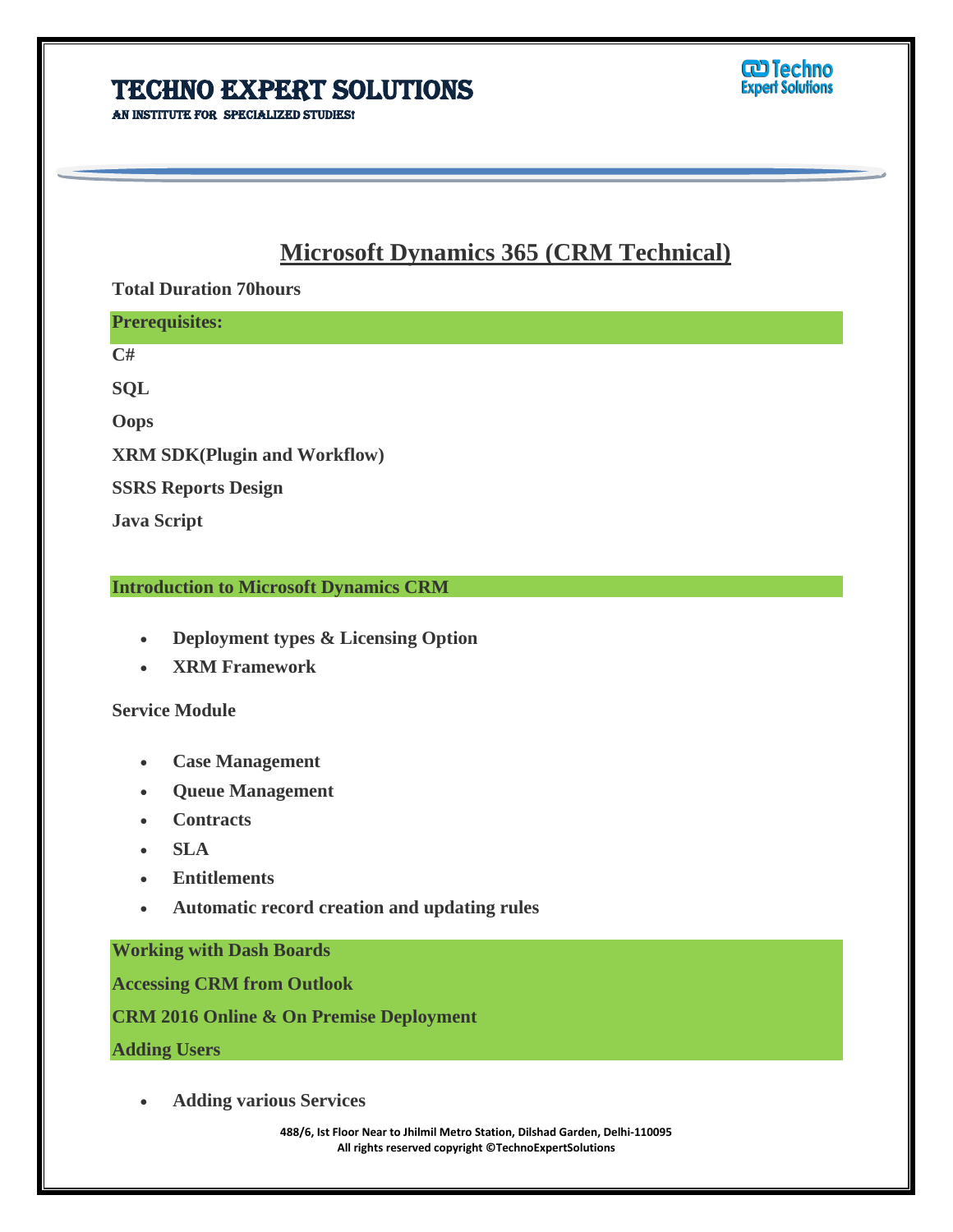AN INSTITUTE FOR SPECIALIZED STUDIES!



- **License comparisons**
- **Office 365 Dashboard**
- **Deployment Manager**

#### **Administration & Security**

**Creating and managing Business Units, Users and Teams**

I

- **Privileges, Access Levels and Security Roles**
- **Positions & Hierarchies**
- **Creating and managing Security Roles**
- **Auto Numbering, Languages**
- **System Settings**
- **Auditing**
- **Themes**

#### **Settings & Configuration**

- **Data Management**
- **Duplication Detection Settings, Rules and Jobs**
- **Bulk Record Deletion**
- **Data Maps and Imports**
- **Product Catalog**
- **Understanding the Product Catalog**
- **Unit Groups**
- **Adding Products**
- **Creating Price Lists**
- **Creating Discount Lists**

### **MS CRM Entity Model**

- **Customization Concepts – Entity Types and Attributes**
- **Creating Custom Entities and Attributes**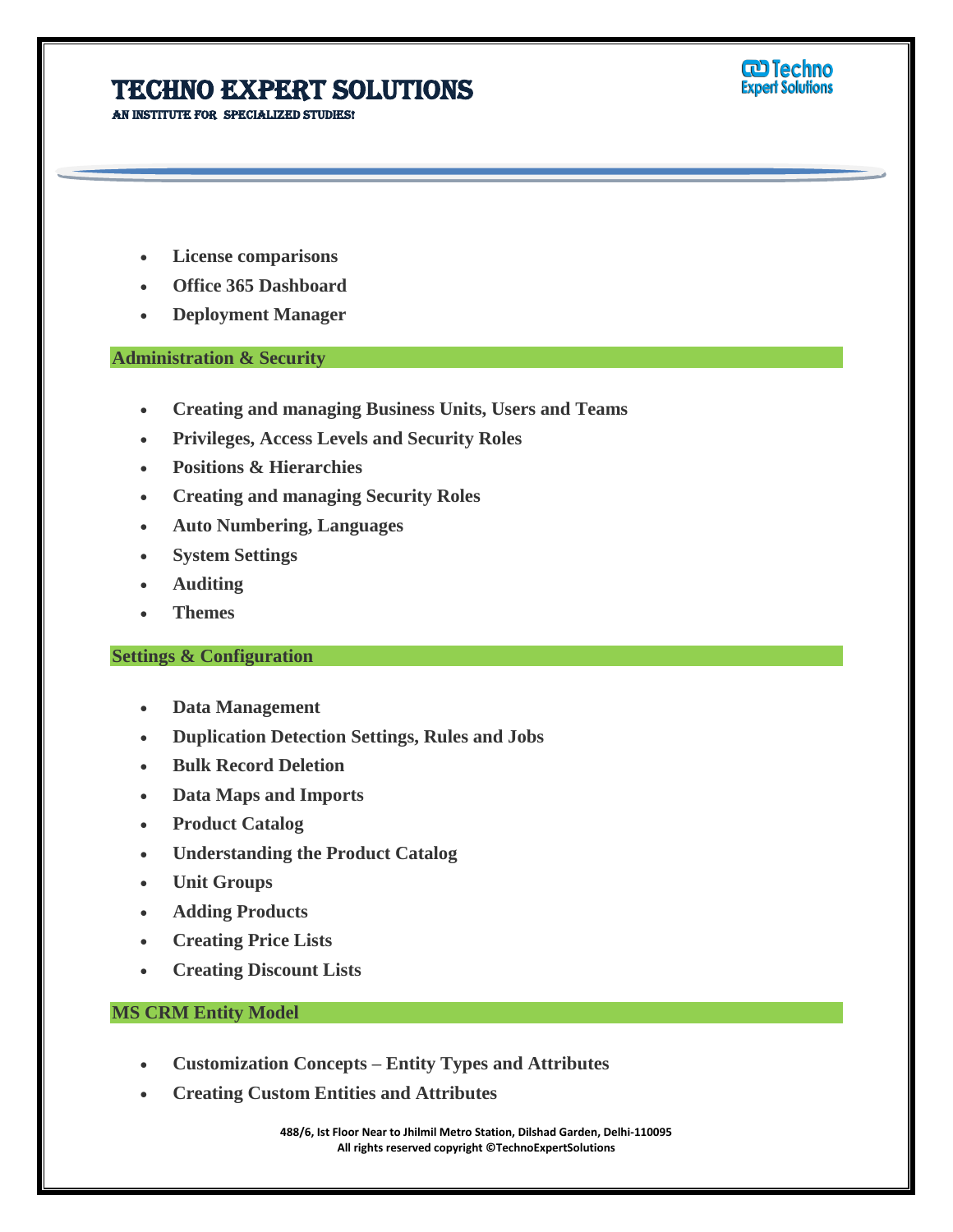AN INSTITUTE FOR SPECIALIZED STUDIES!



- **Workflows**
- **Plugins**

#### **Entity Customization**

- **Form Customizations**
- **UI Customization Capabilities**
- **Form Customization – Working with Tabs, Sections, Fields and Iframes**

I

- **Introduction to Application Event Programming**
- **Using Form and Field Events**
- **Mobile Forms**

#### **Relationships**

- **Types of Relationships**
- **Relationship Behaviors**
- **Creating Entity Relationships**
- **Entity Mapping**

### **Views and Advanced Views**

- **Public, Personal and System Views**
- **View Customizations – Common Tasks**
- **Advanced Views Customizations**

#### **Form Scripting**

**Client side scripting using Java Script**

**Working with Web Resources**

**Business Process Flows**

**Business Rules**

**Mobile CRM**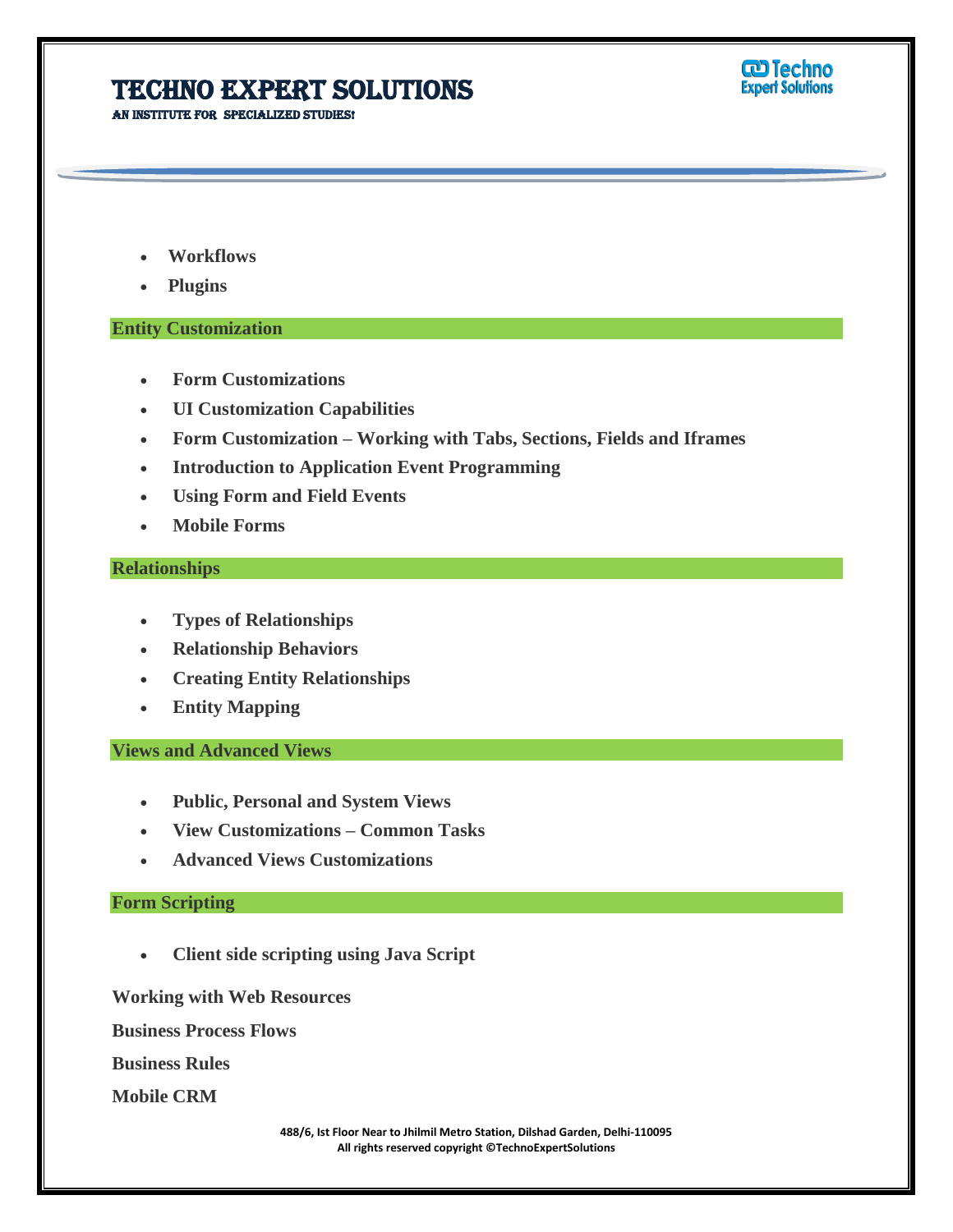AN INSTITUTE FOR SPECIALIZED STUDIES!



**Processes (Workflows & Dialogs)**

**Overview of Workflow**

**Creating Workflows steps through Workflow Designer**

I

- **Overview of Dialog**
- **Creating Dialog Pages, Prompt and Response**

## **Introduction to Solutions**

**Managed & Unmanaged Solutions**

- **Importing & Exporting Solutions**
- **Clone a patch**
- **Clone Solution**
- **Upgrade Solution**

#### **SDK & Developer Resources**

**Plugins**

- **The Event Execution Pipeline**
- **Developing Plugins**
- **Plugin Registration Tool**
- **Deploying Plugins**

#### **Microsoft CRM – Outlook Integration**

- **Settings**
- **Email Configuration**
- **Email Tracking in CRM**

#### **Microsoft CRM – SharePoint Integration**

**Settings**